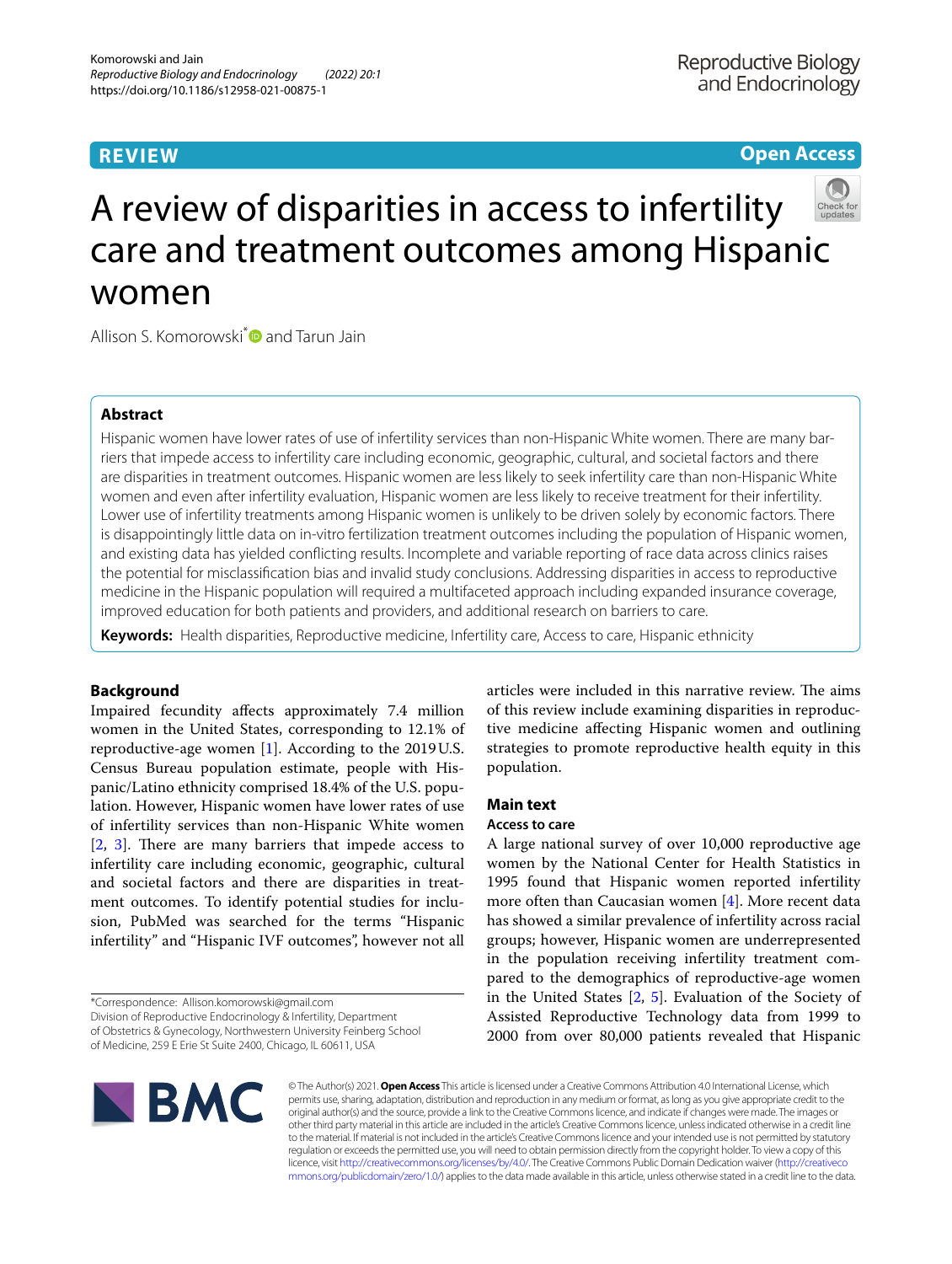patients comprised only 5.4% of the U.S. assisted reproductive technology (ART) population [\[6\]](#page-6-5). Based on data from the 2002 National Survey of Family Growth, 15% of White women between ages 25–44 years in the United States have sought medical help to get pregnant compared to only 7.6% of Hispanic women [\[5](#page-6-4)]. This discrepancy may be due to several barriers including lack of insurance coverage, language, geography, economic, social stigmas, religious beliefs and cultural emphasis on privacy  $[1]$  $[1]$ . The findings of the aforementioned study by Chandra et al. and several others mentioned below are summarized in Table [1.](#page-2-0)

A cross-sectional survey of Midwestern infertility patients conducted from 2004 to 2005 attempted to identify cultural factors contributing to disparities [[7\]](#page-6-6). Hispanic and African-American women had been attempting to conceive for 20months longer than White women and were signifcantly more likely to be nulliparous when presenting for infertility care. Hispanic and African-American women were also signifcantly more likely to report difficulties finding a physician with whom they felt comfortable, getting appointments with a physician, taking time off work for their appointment, and paying for treatment. Importantly, Hispanic and African-American women reported it was more difficult to get treatment because of their race or ethnicity. Hispanic women were more likely than White women to report signifcant concerns or worries regarding needing to consider adoption as an alternative to treatment frst, friends or family fnding out about treatment, using science or technology to conceive, short and long-term side efects, having a miscarriage, having an ectopic pregnancy, or having triplets or greater. Similarly, a telephone survey of American women examining factors involved in reproductive choices and infertility found that Hispanic and Black women had higher infertility stigma scores and more ethical concerns surrounding infertility than White women [\[8](#page-6-7)].

More recently, a cross-sectional survey of 1460 women seeking fertility care at an academic center in Illinois, a state with mandated insurance coverage for fertility testing and treatment, assessed racial and socioeconomic characteristics and access to care [[9](#page-6-8)]. Hispanic women in this population traveled twice as far as White and Black women. Additionally, Hispanic and Black women were twice as likely to report their income level and weight as barriers to treatment compared to White and Asian women [\[9](#page-6-8)]. Hispanic patients were significantly more likely than White patients to report being very/extremely worried about side effects of treatment, miscarriage, ectopic pregnancy and birth defects [[10\]](#page-6-9). Compared to White patients, Hispanic patients were twice as likely to report being very/extremely worried about using science and technology to conceive and were more likely to report worry about violating religious beliefs [[10\]](#page-6-9). Additionally, 81% of Hispanic women reported a belief that emotional stress can reduce success of fertility treatment compared to 67% of White women, a statistically significant difference  $[11]$  $[11]$  $[11]$ . Hispanic women were also significantly more likely to report that emotional stress can cause a miscarriage than White women [[11\]](#page-6-10). Regarding genetic carrier screening, Hispanic women were significantly less likely to have had this testing compared to White women [[12\]](#page-6-11). In this study, only 49.4% of Hispanic infertility patients had genetic carrier screening performed  $[12]$  $[12]$ . Hispanic patients were less likely than White and Asian patients to agree with the statement that using left-over embryos for research should be allowed [[12](#page-6-11)].

Financial barriers alone are unlikely to be the major barrier for access to care in this population. In 2003, a survey of Massachusetts women was conducted as mandated and comprehensive insurance for infertility services became available [[13\]](#page-6-12). Based on Massachusetts Census data in 2000, 6.8% of the state population identifed as Hispanic/Latino ethnicity as compared to 3.9% of patients who presented for care at a large infertility clinic; this diference reached statistical signifcance [[13\]](#page-6-12). Additional information comes from the study of Feinberg et al. on use of ART in the military health care system, which can be thought of as an equal-access-to-care model [\[14](#page-6-13)]. Retrospective study of 1457 patients revealed that in the lower cost setting, use of ART among Hispanic patients did not increase; while Hispanics comprised 9% of the Department of Defense population, they comprised only 4% of the ART population [\[14\]](#page-6-13). Compared to the general population, education and language barriers were considered less likely in the Department of Defense population given only 6.5% of Hispanic members had not completed high school and at least one member of the Hispanic couple was English speaking given active duty service member requirements [\[14](#page-6-13)]. Additionally, fnancial barriers are less likely in the Department of Defense population given lower cost ART services available [[14\]](#page-6-13). Similarly, Dupree et al. assessed changes in rate of use of in-vitro fertilization (IVF) among over 18,000 health plan enrollees after a large employer provided IVF coverage  $[15]$  $[15]$ . The absolute rate increase in IVF use among Hispanic women was the lowest of the racial groups studied and at 27.5% which was not statistically signifcant, while the absolute rate signifcantly increased among White women at 64.9%  $[15]$  $[15]$ . The findings of these studies demonstrate that lower use of ART among Hispanic women is unlikely to be driven solely by economic factors and that social and cultural factors may be contributing [[14\]](#page-6-13).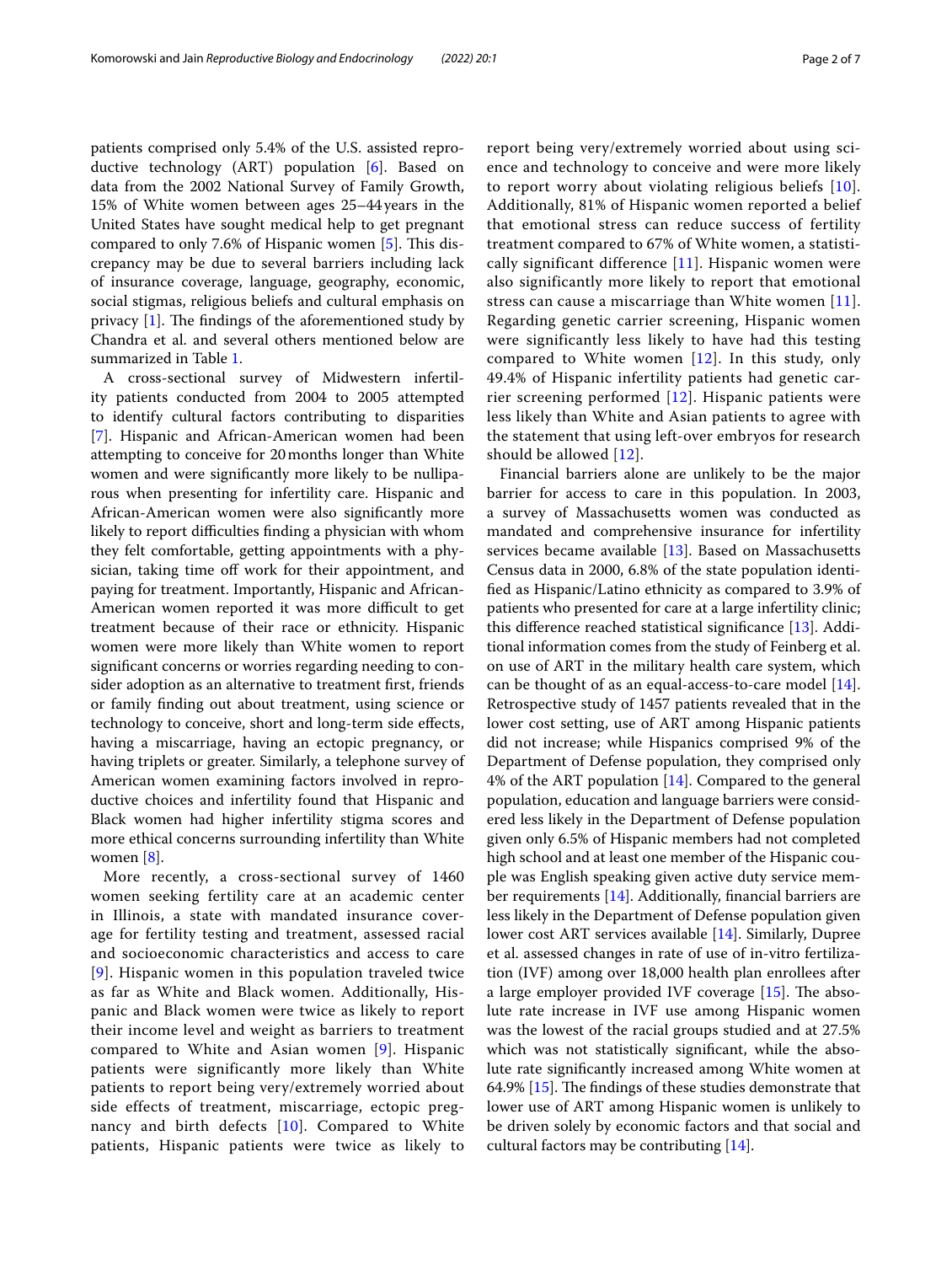<span id="page-2-0"></span>

|                                 |                | Table 1 Summary of studies addressing access to infertility care in Hispanic patients |                 |             |                                                                                                                                                                                                                                                                                                                                                               |                                                                                   |
|---------------------------------|----------------|---------------------------------------------------------------------------------------|-----------------|-------------|---------------------------------------------------------------------------------------------------------------------------------------------------------------------------------------------------------------------------------------------------------------------------------------------------------------------------------------------------------------|-----------------------------------------------------------------------------------|
| <b>Authors</b>                  | Year Published | Study Design                                                                          | Location        | Sample Size | Outcomes/Highlighted Findings                                                                                                                                                                                                                                                                                                                                 | Study Limitations                                                                 |
| ⊡<br>Chandra et al.             | 2005           | National survey                                                                       | United States   | 12,571      | pregnant compared to 15% of White<br>7.6% of Hispanic women ages 25-44<br>have sought medical help to get<br>women                                                                                                                                                                                                                                            | Descriptive; risk of non-sampling error;<br>risk of recall error                  |
| Jain & Hornstein [13]           | 2005           | survey<br>Cross-sectional                                                             | Massachusetts   | 561         | with mandated insurance coverage for<br>care to a large fertility center in a state<br>6.8% of the MA state population iden-<br>tified as Hispanic/Latino as compared<br>to 3.9% of patients who presented for<br>services ( $p=011$ )                                                                                                                        | Descriptive; risk of non-sampling error;<br>patients from single fertility center |
| Feinberg et al. [14]            | 2007           | Retrospective chart review                                                            | Washington D.C. | 1,457       | Department of Defense population<br>Hispanics comprised 9% of the<br>and 4% of the ART population                                                                                                                                                                                                                                                             | Low number of Hispanic patients; spe-<br>cific military population                |
| Greil et al. [8]                | 2011           | telephone survey data<br>Path analysis of                                             | United States   | 2,162       | Hispanic and Black women had higher<br>ethical concerns surrounding infertility<br>infertility stigma scores and more<br>than White women                                                                                                                                                                                                                     | Descriptive; risk of non-sampling error                                           |
| Missmer, Seifer & Jain [7] 2011 |                | survey<br>Cross-sectional                                                             | Illinois        | 743         | conceive 20 months longer than White<br>Hispanic patients reported it was more<br>difficult to get treatment due to race/<br>Hispanic patients had been trying to<br>patients when presenting for care;<br>ethnicity (OR 36, 95% CI 6.6-195)                                                                                                                  | Descriptive; patients from single fertility<br>center                             |
| Dupree et al. [15]              | 2019           | Retrospective chart review                                                            | Michigan        | 18,282      | employer-sponsored IVF coverage, the<br>absolute rate of increase in IVF among<br>Hispanic women was 27.5% (p=.25)<br>compared to an increase of 64.9%<br>among White women (p<.001)<br>Following implementation of                                                                                                                                           | Data from single employer; no control<br>dronb                                    |
| Galic et al. [9, 10]            | 2021           | survey<br>Cross-sectional                                                             | Illinois        | 1,460       | treatment barriers than White patients<br>treatment (p<.05) and to worry about<br>(p=.01); Hispanic patients were more<br>violating religious beliefs than White<br>Hispanic patients traveled twice as<br>more likely to report race/ethnicity<br>ar for treatment $(p=01)$ and were<br>concerned about side effects of<br>patients (OR 2.3, 95% CI 0.8-6.5) | Descriptive; patients from single fertility<br>center                             |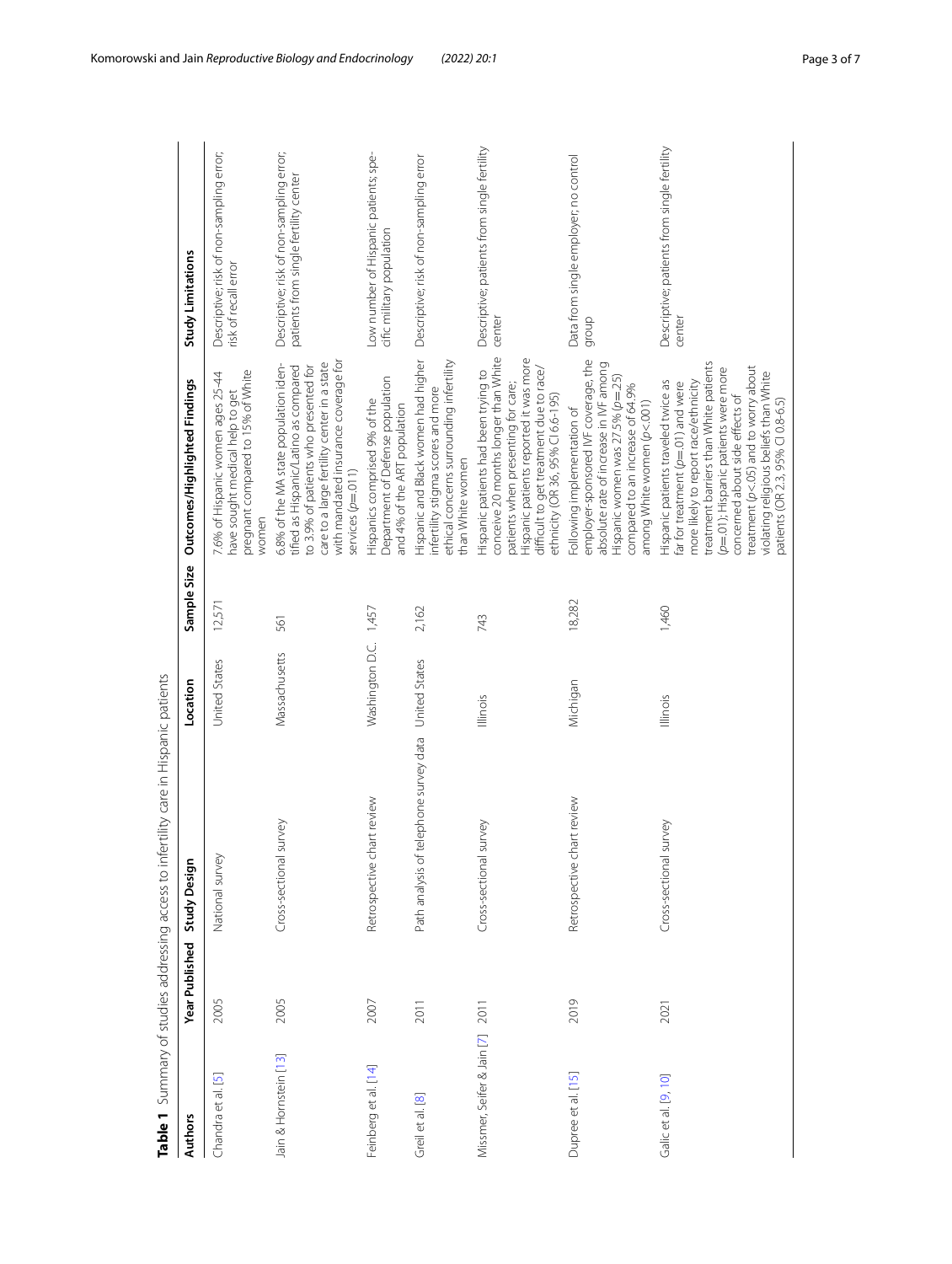## **Infertility treatment**

Hispanic women are less likely to seek infertility care than non-Hispanic White women; moreover, even after infertility evaluation, Hispanic women are less likely to receive treatment for their infertility [\[16\]](#page-6-15). Infertility has many potential etiologies including, but not limited to, ovulatory dysfunction, tubal factors, uterine factors, hypothalamic, genetic, and male factors. Hispanic women are disproportionately affected by obesity, with 43% of Hispanic women afected in the United States as of 2017–2018 [\[17](#page-6-16)]. Women with obesity have higher rates of ovulatory dysfunction, increased likelihood of infertility and worse outcomes when treated with ART [\[18](#page-6-17)]. Hispanic women also have higher rates of tubal factor infertility, which requires more invasive treatment with IVF [\[19](#page-6-18)[–21\]](#page-6-19).

Regarding IVF treatment outcomes, there is disappointingly little data including the population of Hispanic women, and existing data has yielded conficting results. A large IVF outcomes study including Hispanic women was conducted by Fujimoto et al. in 2010, which reviewed the Society for Assisted Reproductive Technology Clinic Outcome Reporting System (SART-CORS) national database from  $2004$  to  $2006$  [[21\]](#page-6-19). This study and several others mentioned below regarding disparities in infertility treatment outcomes are summarized in Table [2.](#page-4-0) The SART-CORS database includes data from more than 90% of all reporting clinics, comprising more than 90% of ART cycles performed in the United States. All ART cycles using non-donor oocytes and partner semen were reviewed, which included 139,027 IVF cycles with fresh embryo transfers (8969 of which were in Hispanic women); compared to White women, the odds of live birth were signifcantly reduced in Asian, Black and Hispanic women [\[21](#page-6-19)]. Hispanic women were 13% less likely than White women to have a live birth as their pregnancy outcome [[21\]](#page-6-19). Moreover, Hispanic women were signifcantly more likely than White women to have preterm deliveries and low birth weight infants [\[21](#page-6-19)]. More recently, Kotlyar et al. reviewed the SART-CORS database ART outcomes from 2014 to 2016 and found signifcantly lower cumulative live birth rates in Hispanic women compared to non-Hispanic white women; odds ratio for live birth in Hispanic women without prior ART was 0.82 (95% CI 0.73–0.91, *p*<.001) and with prior ART was 0.87 (95% CI 0.77–0.99,  $p = .031$ ) [\[22](#page-6-20)]. The potential reasons for worse outcomes in Hispanic women are unknown and could range from diferences in genetics, ovulatory function, male factor, diet and environment.

Other studies have not identifed diferences in IVF outcomes for Hispanic patients. Grainger et al. reviewed racial disparities in ART outcomes utilizing the SART database from 1999 to 2000 and found no diference in

clinical intrauterine gestation rates or live birth rates in Hispanic women compared to White women [\[6](#page-6-5)]. However, during this time period, there were fewer cycles of Hispanic patients (4338) as compared to the more recent SART studies described above. In the retrospective study by Feinberg et al. previously described of 1457 patients undergoing ART in the military health care system, there was no signifcant diference between Hispanic and White patients for outcomes of clinical pregnancy rates, live birth rates, implantation rates, or spontaneous abortion rates [[14\]](#page-6-13). Shuler et al. reviewed IVF cycle data from a fertility center in Texas from 1998 to 2008 which included 134 Hispanic women and 301 non-Hispanic White women and found no signifcant diferences in clinical pregnancy rates or live birth rates [[20](#page-6-21)]. More recently, McQueen et al. studied 4045 women undergoing their frst fresh non-donor IVF cycle at a large private practice in Chicago between 2010 and 2012 [\[23](#page-6-22)]. Hispanic women were more likely to have their IVF cycle cancelled than non-Hispanic White women. However, Hispanic women had similar pregnancy outcomes to White women with similar clinical pregnancy rates (34% vs 36%, *P*=.50), spontaneous abortion rates (15.3% vs 14.6%, *P*=.97) and live birth rates (28.5% vs 30.7%,  $P = .48$ ).

There is substantial need for additional research regarding ART outcomes in the Hispanic population given the paucity of data and lack of consistent fndings. A major barrier to improved understanding of disparities is that race and ethnicity are not consistently reported by providers in the SART-CORS database; fewer than 65% of SART reported cycles include this information [\[24](#page-6-23)]. Incomplete and variable reporting of race data across clinics raises the potential for misclassifcation bias and invalid study conclusions [[25](#page-6-24)].

## **Strategies for improvement**

There are several potential strategies to improve access to infertility care, social stigmas surrounding infertility and ART outcomes in Hispanic women. Similar strategies have been proposed by others in approaching the disparities in access and outcomes for African-American women [\[25](#page-6-24)[–28](#page-6-25)]. Improved insurance coverage for infertility evaluation and treatment may encourage more patients to seek care and to eliminate some fnancial barriers. Additionally, improved access to primary care and general gynecologic care is crucial as many causes of infertility could be prevented if caught early. For example, prevention and early treatment of obesity and sexually transmitted infections could lead to reductions in infertility and tubal factor infertility rates, respectively. Hispanic women in America have historically had lower rates of cervical cancer screening; this has recently seen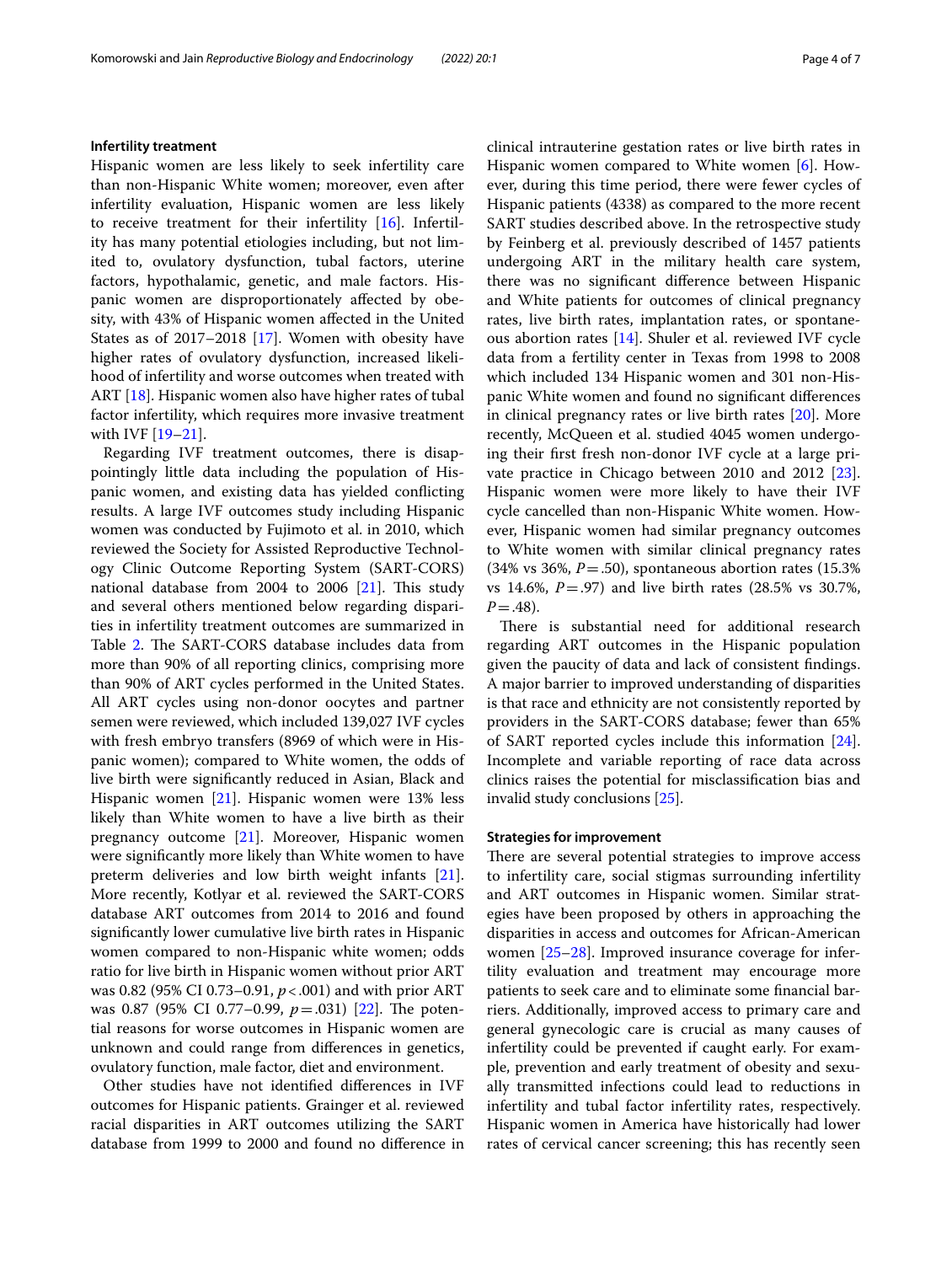<span id="page-4-0"></span>

|                               |                | Table 2 Summary of studies assessing infertility treatment outcomes in Hispanic patients |                 |             |                                                                                                                                                                                                                                                                                                               |                                                                                                                                                                               |
|-------------------------------|----------------|------------------------------------------------------------------------------------------|-----------------|-------------|---------------------------------------------------------------------------------------------------------------------------------------------------------------------------------------------------------------------------------------------------------------------------------------------------------------|-------------------------------------------------------------------------------------------------------------------------------------------------------------------------------|
| <b>Authors</b>                | Year Published | c<br><b>Study Desig</b>                                                                  | Location        | Sample Size | Outcomes/Highlighted Findings                                                                                                                                                                                                                                                                                 | Study Limitations                                                                                                                                                             |
| Grainger et al. [6]           | 2004           | Retrospective cohort study of SART<br>1999-2000                                          | United States   | 68,512      | Hispanic women compared to White<br>women undergoing ART treatment<br>ne gestation or live birth rates for<br>No difference in clinical intrauter-                                                                                                                                                            | more recent studies; variability in clinic<br>Fewer cycles in Hispanic women than<br>reporting of race/ethnicity data                                                         |
| Feinberg et al. [14]          | 2007           | Retrospective chart review                                                               | Washington D.C. | 1,457       | outcomes of clinical pregnancy rates,<br>Hispanic and White ART patients for<br>No significant difference between<br>or spontaneous abortion rates (all<br>live birth rates, implantation rates,<br>p-values non-significant)                                                                                 | Low number of Hispanic patients;<br>specific military population                                                                                                              |
| Fujimoto et al. [21]          | 2010           | Retrospective cohort study of SART-<br>CORS 2004-2006                                    | United States   | 139,027     | Hispanic women were 13% less likely<br>from ART (p=.005); Hispanic women<br>weight infants after ART treatment<br>birth as their pregnancy outcome<br>than White women to have a live<br>were more likely to have preterm<br>deliveries (p=.001) and low birth<br>than White women (p<.0001)                  | ethnicity data; lack of BMI and socio-<br>Variability in clinic reporting of race/<br>economic status data                                                                    |
| Shuler et al. [20]            | 2011           | Retrospective chart review                                                               | Texas           | 435         | Hispanic patients and non-Hispanic<br>ine gestation rates or live birth rates<br>White patients for clinical intrauter-<br>No differences were seen between<br>$(p=59$ and $p=.27$ , respectively)                                                                                                            | Patients from single fertility center; lack<br>of socioeconomic status data                                                                                                   |
| McQueen et al. [23]           | 2015           | Retrospective chart review                                                               | Illinois        | 4,045       | non-Hispanic White women (p=.001);<br>Hispanic women were more likely to<br>(p=.50) spontaneous abortion rates<br>with similar clinical pregnancy rates<br>have their IVF cycle cancelled than<br>$(p=97)$ and live birth rates $(p=48)$<br>Hispanic women had similar preg-<br>hancy outcomes to White women | lack of ability to control for confound-<br>comorbidities; lack of socioeconomic<br>Patients from single fertility center;<br>ers including embryo quality and<br>status data |
| Kotlyar, Simsek & Seifer [22] | 2021           | Retrospective cohort study of SART-<br>CORS 2014-2016                                    | United States   | 148,572     | Hispanic White women; odds ratio for<br>live birth in Hispanic women without<br>tive live birth rates compared to non-<br>Hispanic women had lower cumula-<br>prior ART was 0.82 (95% CI 0.73-0.91,<br>p<.001) and with prior ART was 0.87<br>$(95\%$ CI 0.77-0.99, $p=031$ )                                 | data; lack of socioeconomic status data<br>39% of cycles lacked race/ethnicity                                                                                                |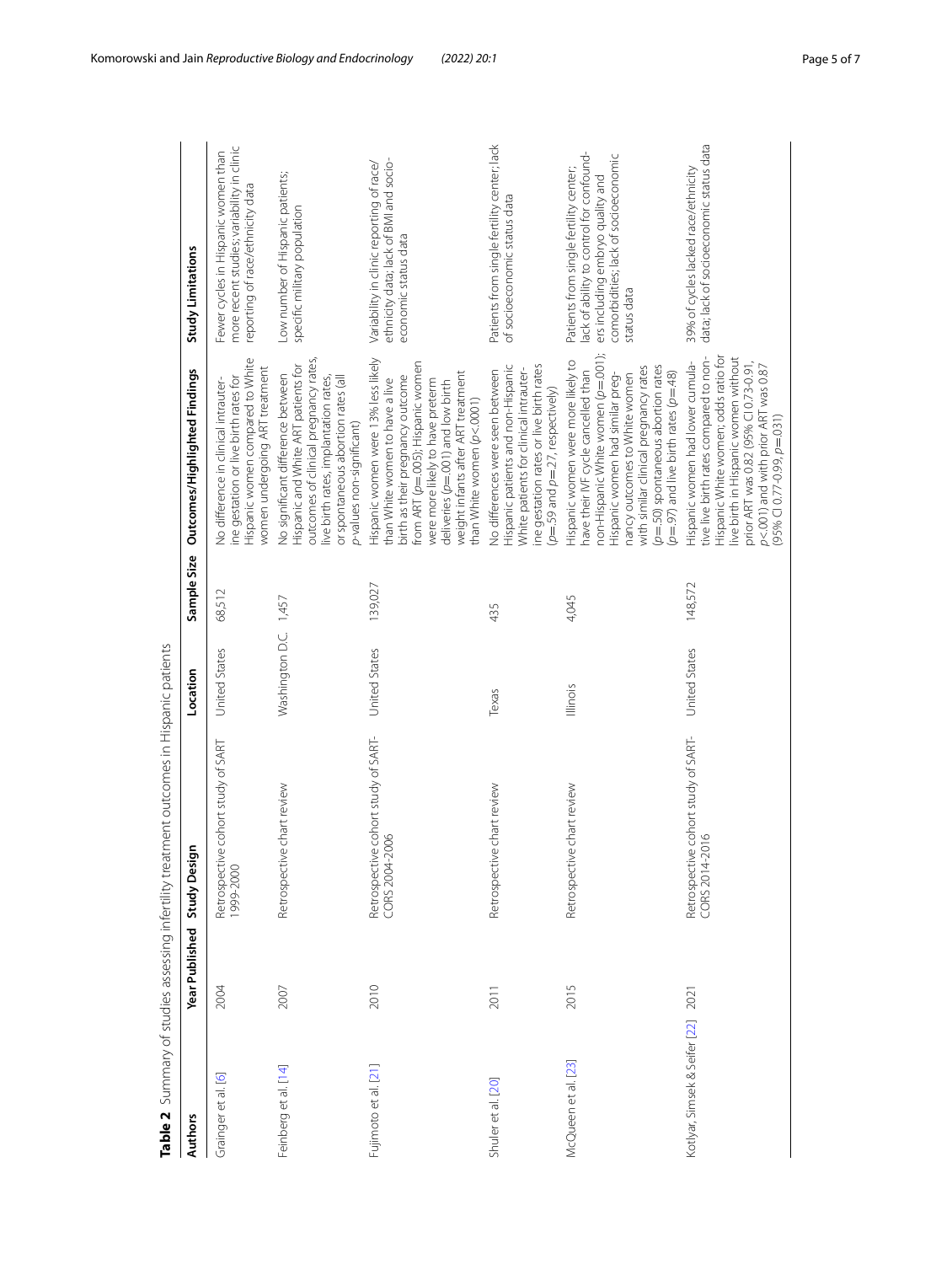improvements with expansion of Medicaid coverage [\[29](#page-6-26)]. Since general gynecologists often refer patients to Reproductive Endocrinology and Infertility (REI) specialists for infertility evaluation and treatment, access to general gynecology care is critical to improving access to infertility care. However, as previously described, Hispanic women may be less likely to seek infertility care even with adequate insurance coverage  $[15]$  $[15]$ . Future research efforts should focus on better understanding access to care and ART outcomes in the Hispanic population and to do so, more complete reporting of race data across clinics will be needed.

Educational programming for patients addressing the causes for infertility and destigmatizing infertility may also improve both access to care and utilization of ART treatments. As previously described, Hispanic women may perceive more social stigma surrounding infertility and may have more ethical and religious concerns about ART treatment. Serou and Quintero hypothesized that a major factor in reduced ART utilization rates among Hispanic patients is the lack of fertility information in commonly used Spanish media and social networks [\[30](#page-6-27)]. Educational materials for patients should emphasize that infertility is a medical condition, that evaluation and treatment are available, and that IVF is not the only treatment option.

Improved awareness among general gynecologists and infertility specialists of ovulatory dysfunction in women with obesity and polycystic ovary syndrome (PCOS) and tubal factor infertility will aid earlier identifcation of women at-risk for infertility. As highlighted by a recent review on disparities for African-Americans in reproductive medicine, there is evidence from survey data that obstetrics and gynecology physicians-in-training have inadequate knowledge surrounding PCOS; only 10% of trainees were able to successfully identify the 3 Rotterdam criteria used in the diagnosis of PCOS [[25](#page-6-24), [31](#page-6-28)]. Additional survey data of residents in obstetrics and gynecology demonstrates signifcant gaps in fertility knowledge and that trainees overestimated the per cycle success rates of ART [[32\]](#page-6-29). It is imperative that residency programs improve their training in REI so that physicians graduating as obstetrician-gynecologists have adequate fertility knowledge to counsel and refer patients.

Physician education on implicit bias, cultural competency and providing care to multicultural populations could serve to improve the patient experience. Physicians who care for diverse populations of patients may provide diferent levels of care to diferent racial and ethnic groups; evidence exists that physicians with higher implicit bias scores were more likely to treat white patients than black patients with thrombolysis for myocardial infarction  $[33]$  $[33]$ . Providers may be unaware of their implicit biases and the role they play in perpetuating health disparities in their felds [\[34](#page-6-31)]. Patient satisfaction, adherence to treatment and health outcomes can be optimized by efective patient-physician communication; however, patients of minority background may have worse satisfaction with physician communication than White patients [\[35](#page-6-32), [36\]](#page-6-33). Providers who receive education on the barriers in access to care and common fears regarding ethical and religious concerns for ART treatment may be able more efectively communicate and better advise minority patients on treatment options.

Finally, there remains signifcant lack in minority representation in the physician population, which is not refective of the general United States population. The majority of active physicians identify as White (56.2%), followed by Asian (17.1%) with much lower proportions identifying as Hispanic (5.8%) and Black or African-American (5.0%) [[37\]](#page-6-34). Within obstetrics and gynecology, minorities remain underrepresented with 9.6% identifying as Black or African-American and only 6.7% as Hispanic [\[37](#page-6-34)]. Within REI, a survey of members of the professional society for specialty-trained physicians practicing reproductive medicine found that most REI physicians identifed as Caucasian (76%) with only 6% identifying as Hispanic and 3% as African-American [[38](#page-6-35)]. To improve these disparities, residency programs should seek to actively recruit underrepresented minority applicants and consider offering second visits to these applicants  $[37]$  $[37]$ . Institutions should address diversity in hiring practices and seek to advance women and underrepresented minorities into leadership roles [[39\]](#page-6-36).

## **Conclusions**

Hispanic women receive disproportionately lower rates of infertility treatment and may experience worse IVF outcomes than non-Hispanic White women. Addressing disparities in access to infertility care in the Hispanic population will required a multifaceted approach including expanded insurance coverage, improved education for both patients and providers, and additional research on barriers to care.

#### **Abbreviations**

ART: Assisted reproductive technology; IVF: In-vitro fertilization; SART-CORS: Society for Assisted Reproductive Technology Clinic Outcome Reporting System; REI: Reproductive Endocrinology and Infertility; PCOS: Polycystic ovary syndrome.

#### **Acknowledgements**

Not applicable.

#### **Authors' contributions**

AK performed review of literature and drafted the manuscript. TJ identified relevant studies related to the review and revised the manuscript. All authors read and approved the fnal manuscript.